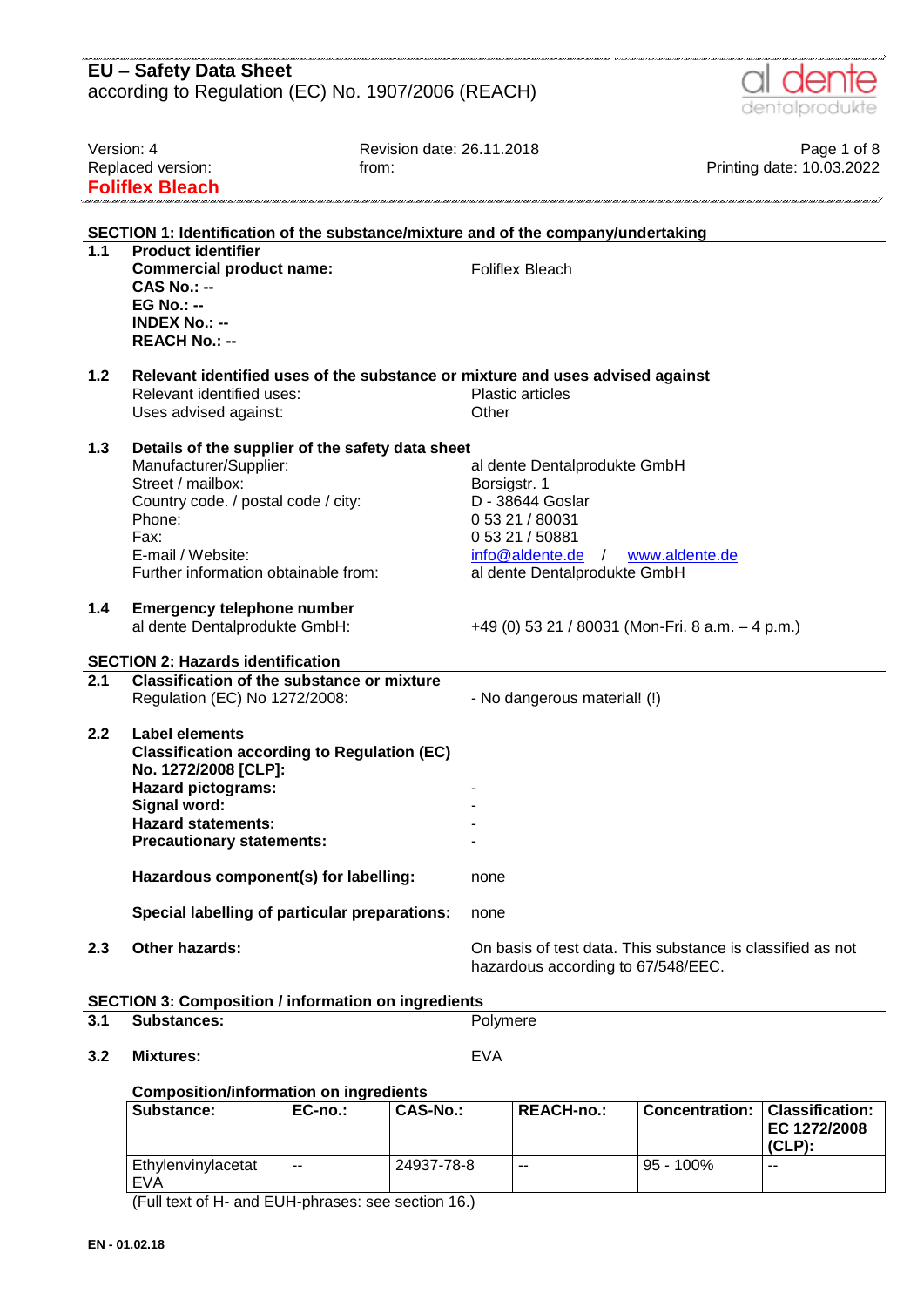#### nin e min e min e min e min e min e min e min e min e min e min e min e min e min e min **EU – Safety Data Sheet** according to Regulation (EC) No. 1907/2006 (REACH)



Version: 4 Page 2 of 8<br>Replaced version: 10.03.2022 From: 1 Replaced version: 10.03.2022 from: From: Frinting date: 10.03.2022 **Foliflex Bleach** 

|                  | <b>SECTION 4: First aid measures</b>                                           |                                                                                                                                                                                                                                                                           |
|------------------|--------------------------------------------------------------------------------|---------------------------------------------------------------------------------------------------------------------------------------------------------------------------------------------------------------------------------------------------------------------------|
| 4.1              | <b>Description on first aid measures:</b>                                      |                                                                                                                                                                                                                                                                           |
|                  | <b>General information:</b>                                                    | No special measures are necessary.                                                                                                                                                                                                                                        |
|                  | <b>Following inhalation:</b>                                                   | Do not breathe dust. Dust should be exhausted directly at<br>the point of origin. Inhalation of dust may cause irritation of<br>the respiratory system.                                                                                                                   |
|                  | <b>Following skin contact:</b>                                                 | No special measures are necessary. After contact with<br>molten product, cool skin area rapidly with cold water.<br>Immerse in cold water for a prolonged period.<br>Burns caused by molten material must be treated clinically.<br>Irritating to skin. slightly irritant |
|                  | After eye contact:                                                             | Rinse immediately carefully and thoroughly with eye-bath<br>or water. In case of troubles or persistent symptoms,<br>consult an ophthalmologist. Irritating to eyes.<br>Dust protection goggles.                                                                          |
|                  | After ingestion:                                                               | No special measures are necessary.                                                                                                                                                                                                                                        |
| 4.2              | Most important symptoms and effects, both<br>acute and delayed:                | No information available.                                                                                                                                                                                                                                                 |
| 4.3              | Indication of any immediate medical<br>attention and special treatment needed: | No information available.                                                                                                                                                                                                                                                 |
|                  | <b>SECTION 5: Firefighting measures</b>                                        |                                                                                                                                                                                                                                                                           |
| $\overline{5.1}$ | <b>Extinguishing media:</b>                                                    |                                                                                                                                                                                                                                                                           |
|                  | Suitable extinguishing media:                                                  | Extinguishing powder. Carbon dioxide. alcohol resistant                                                                                                                                                                                                                   |
|                  | Unsuitable extinguishing media:                                                | foam. Water spray.<br>High power water jet.                                                                                                                                                                                                                               |
| 5.2              | Special hazards arising from the substance<br>or mixture:                      | In case of fire may be liberated: Carbon dioxide (CO2).<br>Carbon monoxide. Sulphur dioxide (SO2).<br>Formaldehyde.                                                                                                                                                       |
| 5.3              | <b>Advice for firefighters:</b>                                                |                                                                                                                                                                                                                                                                           |
|                  | <b>General information:</b>                                                    | Use water spray jet to protect personnel and to cool<br>endangered containers.                                                                                                                                                                                            |
|                  | Special protective equipment for<br>firefighters:                              | In case of fire: Wear self-contained breathing apparatus.<br>Protective clothing.                                                                                                                                                                                         |
|                  | <b>SECTION 6: Accidental release measures</b>                                  |                                                                                                                                                                                                                                                                           |
| 6.1              | Personal precautions, protective equipment<br>and emergency procedures:        | No special measures are necessary.                                                                                                                                                                                                                                        |
| 6.2              | <b>Environmental precautions:</b>                                              | Do not allow to enter into surface water or drains. Do not<br>allow to enter into soil/subsoil.                                                                                                                                                                           |
| 6.3              | Methods and material for containment and<br>cleaning up                        | Take up mechanically, placing in appropriate containers for<br>disposal.                                                                                                                                                                                                  |
| 6.4              | <b>Reference to other sections:</b>                                            | Treat the recovered material as prescribed in the section<br>on waste disposal.                                                                                                                                                                                           |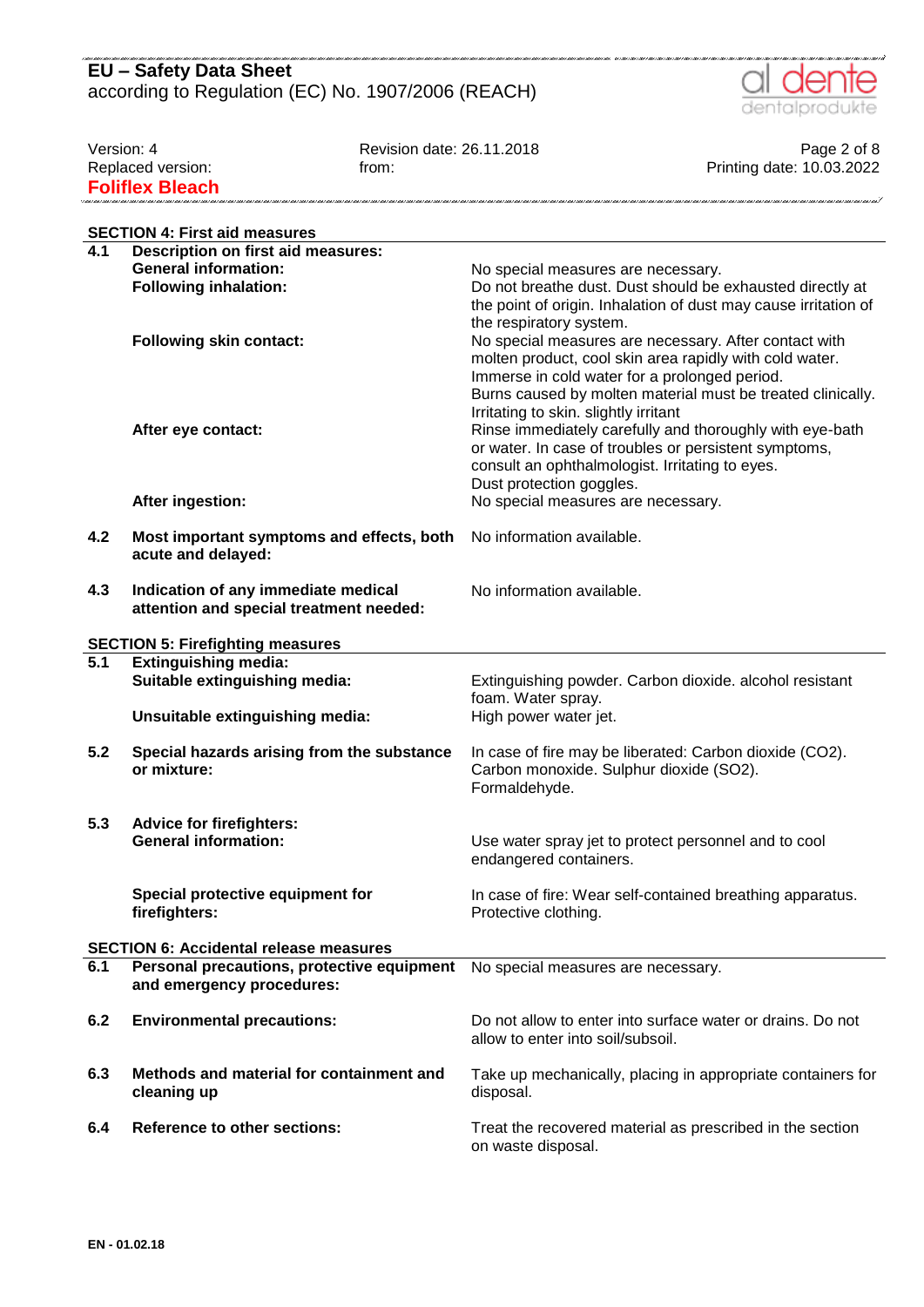

| Version: 4             | Revision date: 26.11.2018 | Page 3 of 8               |
|------------------------|---------------------------|---------------------------|
| Replaced version:      | trom:                     | Printing date: 10.03.2022 |
| <b>Foliflex Bleach</b> |                           |                           |
|                        |                           |                           |
|                        |                           |                           |

|  |  |  | <b>SECTION 7: Handling and storage</b> |
|--|--|--|----------------------------------------|
|--|--|--|----------------------------------------|

| 7.1 | <b>Precautions for safe handling</b>                         |                                                                                      |  |  |  |  |
|-----|--------------------------------------------------------------|--------------------------------------------------------------------------------------|--|--|--|--|
|     | Advices on safe handling:                                    | Avoid generation of dust. Dust must be exhausted directly<br>at the point of origin. |  |  |  |  |
|     | Precautions against fire and explosion:                      | Keep away from sources of ignition - No smoking. Keep<br>away from heat.             |  |  |  |  |
| 7.2 | Conditions for safe storage, including any incompatibilities |                                                                                      |  |  |  |  |
|     | Requirements for storage rooms and<br>vessels:               | Keep container tightly closed and dry.                                               |  |  |  |  |
|     | Hints on joint storage:                                      | Conditions to avoid: UV-radiation/sunlight.                                          |  |  |  |  |
|     | Storage class:                                               | 11                                                                                   |  |  |  |  |
|     |                                                              |                                                                                      |  |  |  |  |

**7.3 Specific end use(s):** Observe instructions for use.

# **SECTION 8: Exposure controls/personal protection**

### **8.1 Control parameters**

#### **Occupational exposure limit value**

| Substance:   CAS-No.: |  | Source:   Occupational         | ∣Occupational                       | l Limitation of | <b>Remark:</b> |
|-----------------------|--|--------------------------------|-------------------------------------|-----------------|----------------|
|                       |  | exposure limit Lexposure limit |                                     | exposure        |                |
|                       |  | value: [ppm]                   | $\vert$ value: [mg/m <sup>3</sup> ] | peaks:          |                |

#### **Substance with a common (EC) occupational exposure limit value**

|  | Substance:   CAS-No.:   Source:   Occupational | Occupational    | <b>Limitation of</b> | Remark: |
|--|------------------------------------------------|-----------------|----------------------|---------|
|  | ∣exposure limit ∣exposure limit                |                 | exposure             |         |
|  | value: [ppm]                                   | ∣ value:ſmɑ/mªl | peaks:               |         |

#### **DNEL-/PNEC-values**

| <b>DNEL value</b>                                                  |                 |                                                                                   |                                                                                                                             |
|--------------------------------------------------------------------|-----------------|-----------------------------------------------------------------------------------|-----------------------------------------------------------------------------------------------------------------------------|
| Substance:                                                         | <b>CAS-No.:</b> |                                                                                   | <b>DNEL/DMEL</b>                                                                                                            |
| <b>PNEC Value</b>                                                  |                 |                                                                                   |                                                                                                                             |
| Substance:                                                         | <b>CAS-No.:</b> |                                                                                   | <b>PNEC</b>                                                                                                                 |
| <b>Remark:</b>                                                     |                 | none                                                                              |                                                                                                                             |
| <b>Exposure controls</b><br><b>Occupational exposure controls:</b> |                 | none                                                                              |                                                                                                                             |
| <b>General protection and hygiene measures:</b>                    |                 | contaminated clothing.                                                            | When using do not eat, drink, smoke, sniff. Wash hands<br>before breaks and after work. Take off immediately all            |
| <b>Personal protection equipment:</b>                              |                 | with working materials are specified in the<br>TRGS 500. Dust protection goggles. | Minimum standard for preventive measures while handling                                                                     |
| <b>Respiratory protection:</b>                                     |                 | workplace.                                                                        | With correct and proper use, and under normal conditions,<br>breathing protection is not required. Technical ventilation of |
| Hand protection:                                                   |                 |                                                                                   | See chapter 7. No additional measures necessary.                                                                            |
| 01.02.18                                                           |                 |                                                                                   |                                                                                                                             |

**8.2 Exposure controls**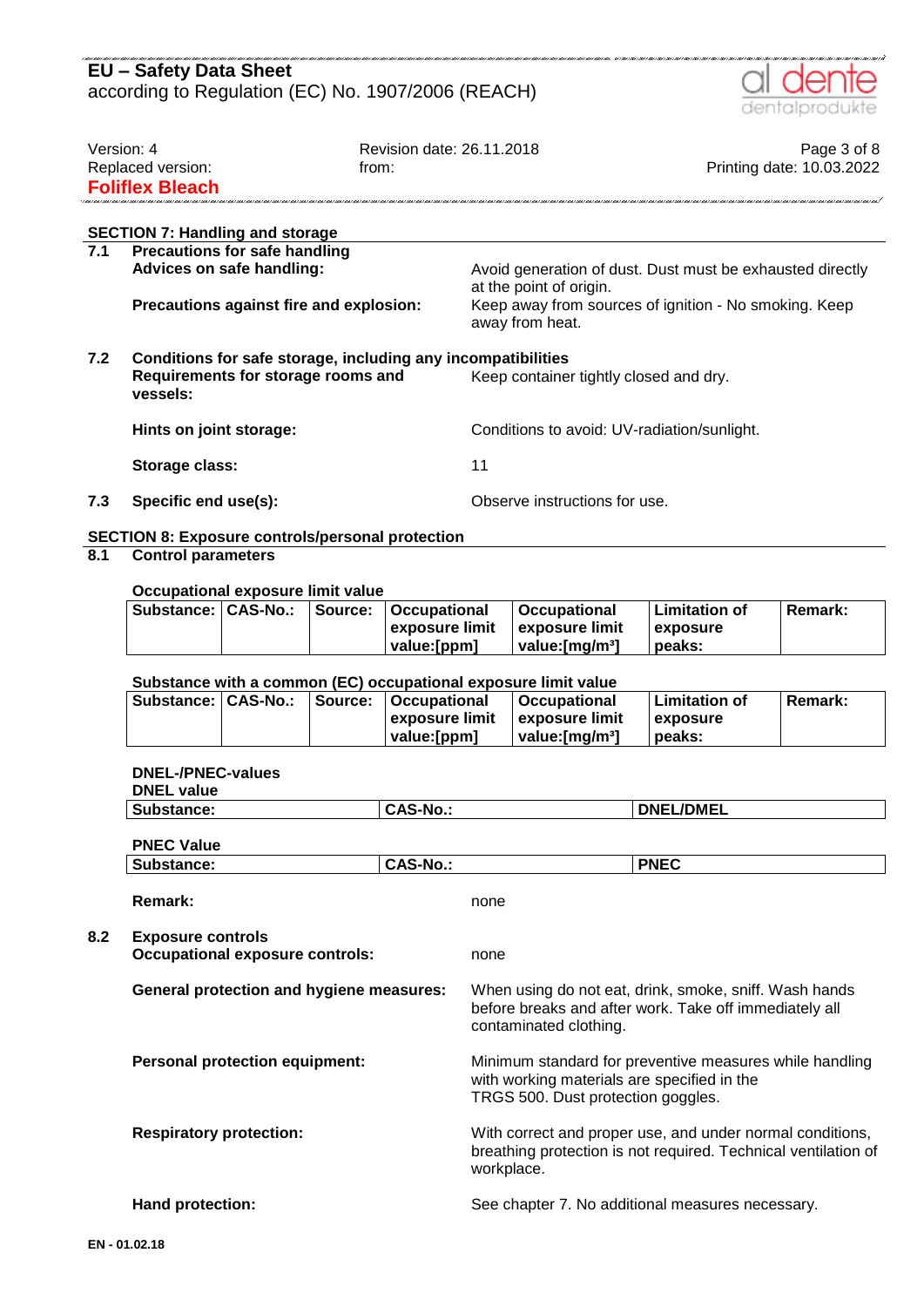

| Version: 4 | Replaced version:<br><b>Foliflex Bleach</b>                                                                 | Revision date: 26.11.2018<br>from: |                          |                          | Page 4 of 8<br>Printing date: 10.03.2022            |
|------------|-------------------------------------------------------------------------------------------------------------|------------------------------------|--------------------------|--------------------------|-----------------------------------------------------|
|            | <b>Eye/face protection:</b>                                                                                 |                                    | Dust protection goggles. |                          |                                                     |
|            | <b>Body protection:</b>                                                                                     |                                    | Not required.            |                          |                                                     |
|            | <b>Environmental exposure controls:</b>                                                                     |                                    |                          |                          | Refer to chapter 7. No further action is necessary. |
|            | <b>Consumer exposure controls:</b>                                                                          |                                    |                          |                          | Refer to chapter 7. No further action is necessary. |
|            | <b>Exposure Scenario:</b>                                                                                   |                                    | none                     |                          |                                                     |
| 9.1        | <b>SECTION 9: Physical and chemical properties</b><br>Information on basic physical and chemical properties |                                    |                          |                          |                                                     |
|            | Appearance:                                                                                                 |                                    |                          |                          |                                                     |
|            | <b>Physical state:</b>                                                                                      |                                    | solid                    |                          |                                                     |
|            | <b>Colour:</b>                                                                                              |                                    | various                  |                          |                                                     |
|            | Odour:                                                                                                      |                                    | characteristically       |                          |                                                     |
|            | <b>Odour threshold:</b>                                                                                     |                                    | No data available        |                          |                                                     |
|            |                                                                                                             |                                    |                          |                          |                                                     |
|            | Safety relevant basis data                                                                                  |                                    |                          |                          |                                                     |
|            |                                                                                                             | <b>Parameter</b>                   | Value                    | Unit                     | Remark                                              |
|            |                                                                                                             |                                    |                          |                          |                                                     |
|            | pH:                                                                                                         |                                    |                          |                          | not applicable                                      |
|            | <b>Melting point/freezing</b>                                                                               | Vicat                              |                          | 73<br>°C                 |                                                     |
|            | point:                                                                                                      |                                    |                          |                          |                                                     |
|            | Initial boiling point and                                                                                   |                                    |                          |                          | not determined                                      |
|            | boiling range:                                                                                              |                                    |                          |                          |                                                     |
|            | <b>Flash point:</b>                                                                                         |                                    |                          |                          | not determined                                      |
|            | <b>Evaporation rate:</b>                                                                                    |                                    |                          |                          | not applicable                                      |
|            | Flammability (solid, gas):                                                                                  |                                    |                          |                          | not determined                                      |
|            | <b>Explosive properties:</b>                                                                                |                                    |                          |                          | not explosive.                                      |
|            | Lower flammability or                                                                                       |                                    |                          |                          | not applicable                                      |
|            | explosive limits:                                                                                           |                                    |                          |                          |                                                     |
|            | <b>Upper flammability or</b>                                                                                |                                    |                          |                          | not applicable                                      |
|            | explosive limits:                                                                                           |                                    |                          |                          |                                                     |
|            | Vapour pressure:                                                                                            |                                    |                          |                          | not applicable                                      |
|            | Vapour density:                                                                                             |                                    |                          |                          | not applicable                                      |
|            | <b>Relative density:</b>                                                                                    |                                    |                          |                          | not determined                                      |
|            | Density:                                                                                                    |                                    |                          | $0,93$ g/cm <sup>3</sup> |                                                     |
|            | Solubility(ies):                                                                                            |                                    |                          |                          | not determined                                      |
|            | <b>Water solubility:</b>                                                                                    |                                    |                          |                          | practically insoluble                               |
|            | Fat solubility:                                                                                             |                                    |                          |                          | not determined                                      |
|            | <b>Partition coefficient:</b>                                                                               |                                    |                          |                          | not determined                                      |
|            | n-octanol/water:                                                                                            |                                    |                          |                          |                                                     |
|            | <b>Auto-ignition</b>                                                                                        |                                    |                          |                          | not determined                                      |
|            | temperature:                                                                                                |                                    |                          |                          |                                                     |
|            | <b>Decomposition</b>                                                                                        |                                    |                          |                          | not determined                                      |
|            | temperature:                                                                                                |                                    |                          |                          |                                                     |
|            |                                                                                                             |                                    |                          |                          |                                                     |
|            | <b>Viscosity:</b>                                                                                           |                                    |                          |                          | not applicable                                      |
|            | <b>Oxidising properties:</b>                                                                                |                                    |                          |                          | not determined                                      |
|            | <b>Solvent content:</b>                                                                                     |                                    |                          |                          | not applicable                                      |
|            |                                                                                                             |                                    |                          |                          |                                                     |

**9.2 Other information: Observe technical data sheet.**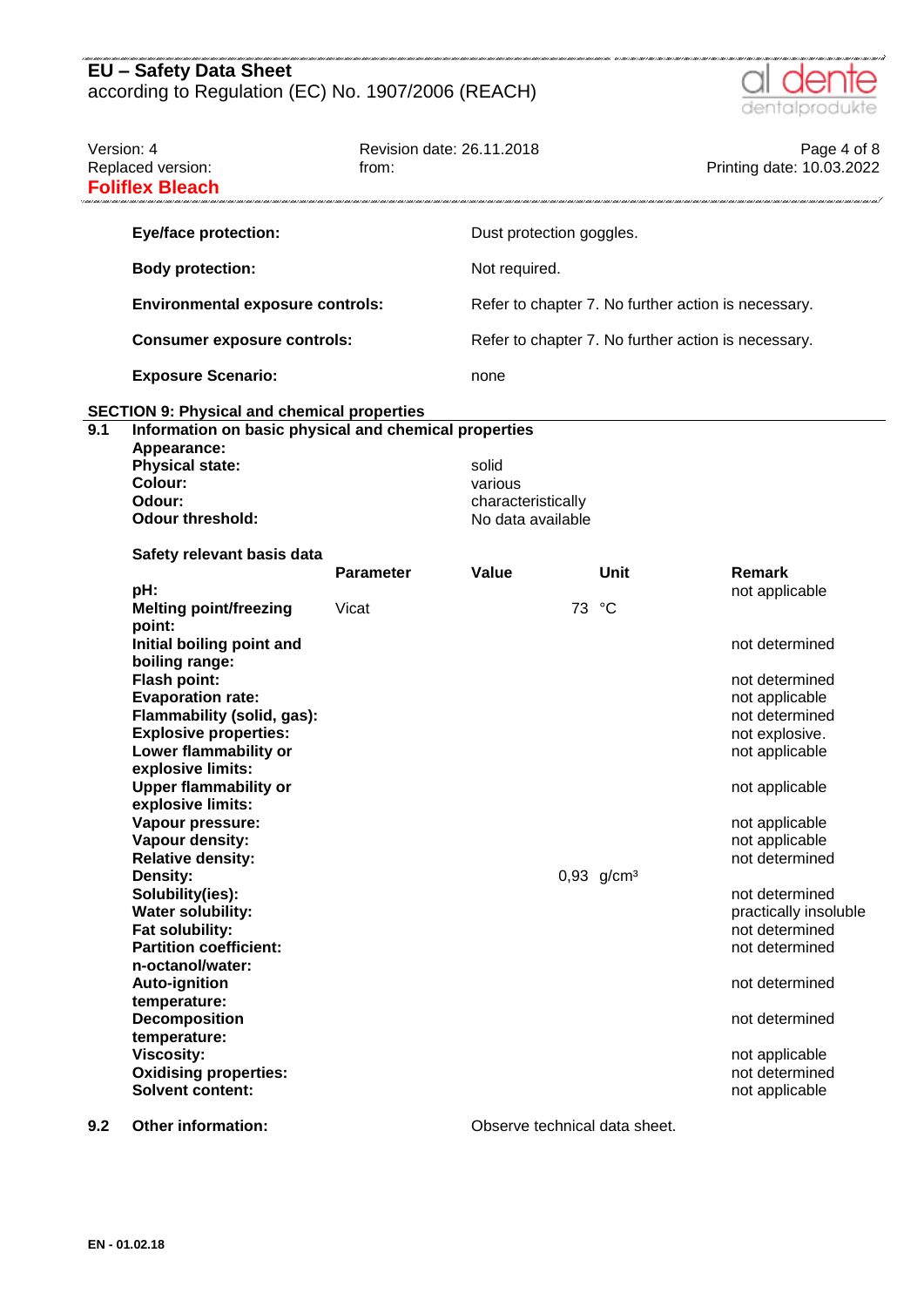| <b>EU - Safety Data Sheet</b><br>according to Regulation (EC) No. 1907/2006 (REACH) |                                                                                                                                                                |                                    |                                                                                                          | dentalprodukte                                                                                         |
|-------------------------------------------------------------------------------------|----------------------------------------------------------------------------------------------------------------------------------------------------------------|------------------------------------|----------------------------------------------------------------------------------------------------------|--------------------------------------------------------------------------------------------------------|
| Version: 4                                                                          | Replaced version:<br><b>Foliflex Bleach</b>                                                                                                                    | Revision date: 26.11.2018<br>from: |                                                                                                          | Page 5 of 8<br>Printing date: 10.03.2022                                                               |
|                                                                                     | <b>SECTION 10: Stability and reactivity</b>                                                                                                                    |                                    |                                                                                                          |                                                                                                        |
|                                                                                     | 10.1 Reactivity:                                                                                                                                               |                                    |                                                                                                          | No hazardous reaction when handled and stored according                                                |
| 10.3<br>10.4<br>10.5<br>10.6                                                        | <b>10.2</b> Chemical stability:<br>Possibility of hazardous reactions:<br>Conditions to avoid:<br>Incompatible materials:<br>Hazardous decomposition products: |                                    | to provisions.<br>No data available.<br>UV-radiation/sunlight.<br>Acid Base Oxidizing agent<br>aldehydes | Reacts with: Solvents/Thinner Etchant and acids<br>Hydrocarbons. Carbon dioxide (CO2) Carbon monoxide. |
|                                                                                     | <b>SECTION 11: Toxicological information</b>                                                                                                                   |                                    |                                                                                                          |                                                                                                        |
| 11.1                                                                                | Information on toxicological effects:                                                                                                                          |                                    | Medical device product<br>Cytotoxtest: no abnormality detected                                           |                                                                                                        |
|                                                                                     | M-factor:<br><b>Acute toxicity (oral):</b>                                                                                                                     |                                    | <b>Acute toxicity (dermal):</b><br><b>Acute toxicity (inhalative):</b>                                   |                                                                                                        |
|                                                                                     | <b>Acute toxicity</b>                                                                                                                                          |                                    |                                                                                                          |                                                                                                        |
|                                                                                     | Substance:                                                                                                                                                     | <b>CAS-No.:</b>                    |                                                                                                          | <b>Toxicological information</b>                                                                       |
|                                                                                     | <b>Skin corrosion/irritation:</b>                                                                                                                              |                                    | In the case of the formation of dust.                                                                    |                                                                                                        |
|                                                                                     | Serious eye damage/irritation:                                                                                                                                 |                                    | Irritating to eyes. In the case of the formation of dust.                                                |                                                                                                        |
|                                                                                     | <b>Respiratory or skin sensitisation:</b>                                                                                                                      |                                    | Toxicological data are not available.                                                                    |                                                                                                        |
|                                                                                     | CMR effects (carcinogenicity, mutagenicity and toxicity for reproduction)<br>Carcinogenicity:<br>Germ cell mutagenicity:<br>Reproductive toxicity:             |                                    | No indications of human carcinogenicity exist.<br>Toxicological data are not available.                  | No indications of human germ cell mutagenicity exist.                                                  |
|                                                                                     | <b>STOT-single exposure:</b>                                                                                                                                   |                                    | No information available.                                                                                |                                                                                                        |
|                                                                                     | <b>STOT-repeated exposure:</b>                                                                                                                                 |                                    | No information available.                                                                                |                                                                                                        |
|                                                                                     | <b>Aspiration hazard:</b>                                                                                                                                      |                                    | Inhalation of dust may cause irritation of the respiratory<br>system.                                    |                                                                                                        |
|                                                                                     | <b>SECTION 12: Ecological information</b>                                                                                                                      |                                    |                                                                                                          |                                                                                                        |
| 12.1                                                                                | <b>Toxicity:</b>                                                                                                                                               |                                    | none                                                                                                     |                                                                                                        |
|                                                                                     | <b>Ecotoxicity</b>                                                                                                                                             |                                    |                                                                                                          |                                                                                                        |
|                                                                                     | Substance:                                                                                                                                                     | <b>CAS-No.:</b>                    |                                                                                                          | <b>Ecotoxicity</b>                                                                                     |
|                                                                                     | 12.2 Persistence and degradability:                                                                                                                            |                                    | No information available.                                                                                |                                                                                                        |
| 12.3                                                                                | <b>Bioaccumulative potential:</b>                                                                                                                              |                                    | No information available.                                                                                |                                                                                                        |
| 12.4                                                                                | <b>Mobility in soil:</b>                                                                                                                                       |                                    | No information available.                                                                                |                                                                                                        |
| 12.5                                                                                | <b>Results of PBT and vPvB assessment:</b><br>not applicable                                                                                                   |                                    |                                                                                                          |                                                                                                        |

**12.6 Other adverse effects:** No information available.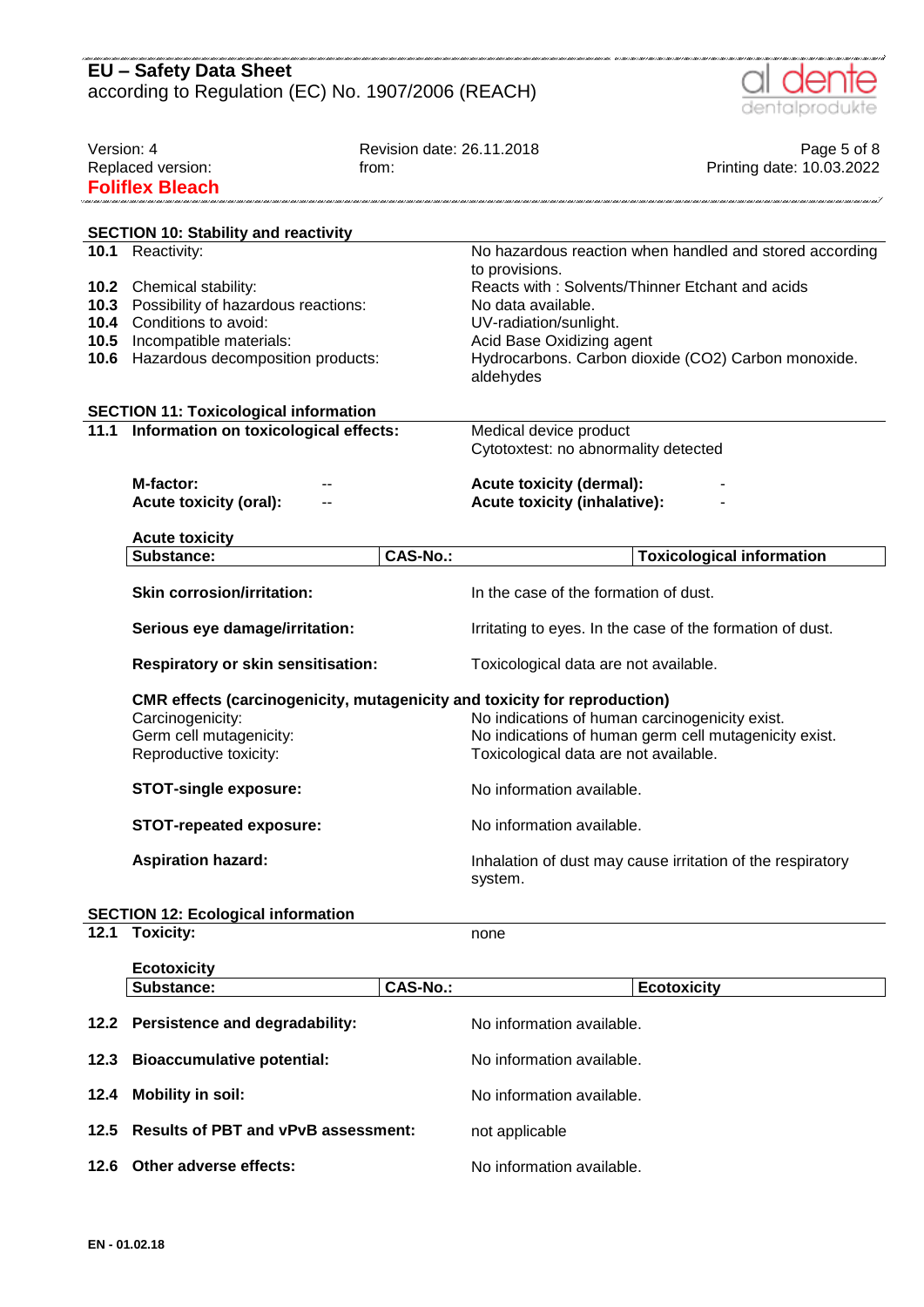

| Version: 4 |                                                                                                | Revision date: 26.11.2018 |                                                           | Page 6 of 8                                               |
|------------|------------------------------------------------------------------------------------------------|---------------------------|-----------------------------------------------------------|-----------------------------------------------------------|
|            | Replaced version:                                                                              | from:                     |                                                           | Printing date: 10.03.2022                                 |
|            | <b>Foliflex Bleach</b>                                                                         |                           |                                                           |                                                           |
|            |                                                                                                |                           |                                                           |                                                           |
|            | <b>SECTION 13: Disposal considerations</b>                                                     |                           |                                                           |                                                           |
|            | 13.1 Waste treatment methods:                                                                  |                           |                                                           |                                                           |
|            | <b>Appropriate disposal/Product:</b>                                                           |                           | Can be incinerated together with household waste in       |                                                           |
|            |                                                                                                |                           | compliance with applicable technical regulations          |                                                           |
|            |                                                                                                |                           | following consultation with approved waste disposal       |                                                           |
|            |                                                                                                |                           | management companies and authorities in charge.           |                                                           |
|            | Appropriate disposal / Package:                                                                |                           |                                                           |                                                           |
|            |                                                                                                |                           | Dispose of waste according to applicable legislation.     |                                                           |
|            | List of proposed waste codes/waste                                                             |                           |                                                           | Consult the appropriate local waste disposal expert about |
|            | designations in accordance with EWC:                                                           |                           | waste disposal.                                           |                                                           |
|            | Waste code product:                                                                            |                           |                                                           |                                                           |
|            | Waste code packaging:                                                                          |                           |                                                           |                                                           |
|            |                                                                                                |                           |                                                           |                                                           |
|            | <b>SECTION 14: Transport information</b>                                                       |                           |                                                           |                                                           |
| 14.1       | <b>UN number</b><br><b>UN No.:</b>                                                             |                           |                                                           |                                                           |
|            |                                                                                                |                           | --                                                        |                                                           |
|            | 14.2 UN proper shipping name                                                                   |                           |                                                           |                                                           |
|            | ADR / RID:                                                                                     |                           |                                                           |                                                           |
|            | IMDG / ICAO-TI / IATA-DGR:                                                                     |                           |                                                           |                                                           |
|            |                                                                                                |                           |                                                           |                                                           |
|            | 14.3 Transport hazard class(es)                                                                |                           |                                                           |                                                           |
|            | Hazard label(s):                                                                               |                           | <b>Classification Code:</b>                               |                                                           |
|            |                                                                                                |                           |                                                           |                                                           |
|            | 14.4 Packing group:                                                                            |                           |                                                           |                                                           |
| 14.5       | <b>Environmental hazards:</b>                                                                  |                           |                                                           |                                                           |
|            | Labelling environmentally hazardous                                                            |                           |                                                           |                                                           |
|            | substances                                                                                     |                           |                                                           |                                                           |
|            | ADR/RID / IMDG-Code / ICAO-TI / IATA-DGR:                                                      |                           | no                                                        |                                                           |
|            | <b>Marine Pollutant:</b>                                                                       |                           | no                                                        |                                                           |
|            |                                                                                                |                           |                                                           |                                                           |
|            | 14.6 Special precautions for user:                                                             |                           |                                                           |                                                           |
|            | Land transport (ADR/RID)                                                                       |                           |                                                           |                                                           |
|            | <b>Transport category:</b><br><b>Special provisions:</b>                                       |                           | <b>Tunnel restriction code:</b><br>Limited quantity (LQ): |                                                           |
|            |                                                                                                |                           |                                                           |                                                           |
|            | Sea transport (IMDG)                                                                           |                           |                                                           |                                                           |
|            | EmS-No:                                                                                        |                           |                                                           |                                                           |
|            | <b>Special provisions:</b>                                                                     |                           | Limited quantity (LQ):                                    |                                                           |
|            |                                                                                                |                           |                                                           |                                                           |
| 14.7       | Transport in bulk according to Annex II of                                                     |                           |                                                           | Remark: No dangerous good in sense of these transport     |
|            | <b>Marpol and the IBC Code:</b>                                                                |                           | regulations.                                              |                                                           |
|            | <b>SECTION 15: Regulatory information</b>                                                      |                           |                                                           |                                                           |
| 15.1       | Safety, health and environmental regulations/legislation specific for the substance or mixture |                           |                                                           |                                                           |
|            | Regulation (EC) No 166/2006 concerning the No information available.                           |                           |                                                           |                                                           |
|            | establishment of a European Pollutant                                                          |                           |                                                           |                                                           |
|            | <b>Release and Transfer Register:</b>                                                          |                           |                                                           |                                                           |
|            | Regulation (EC) No 1005/2009 on substance                                                      |                           | No information available.                                 |                                                           |
|            | that deplete the ozone layer:                                                                  |                           |                                                           |                                                           |
|            | Regulation (EC) No 648/2004 on detergents:                                                     |                           | No information available.                                 |                                                           |
|            | Regulation (EC) No 850/2004 on persistent                                                      |                           | No information available.                                 |                                                           |
|            | organic pollutants:                                                                            |                           |                                                           |                                                           |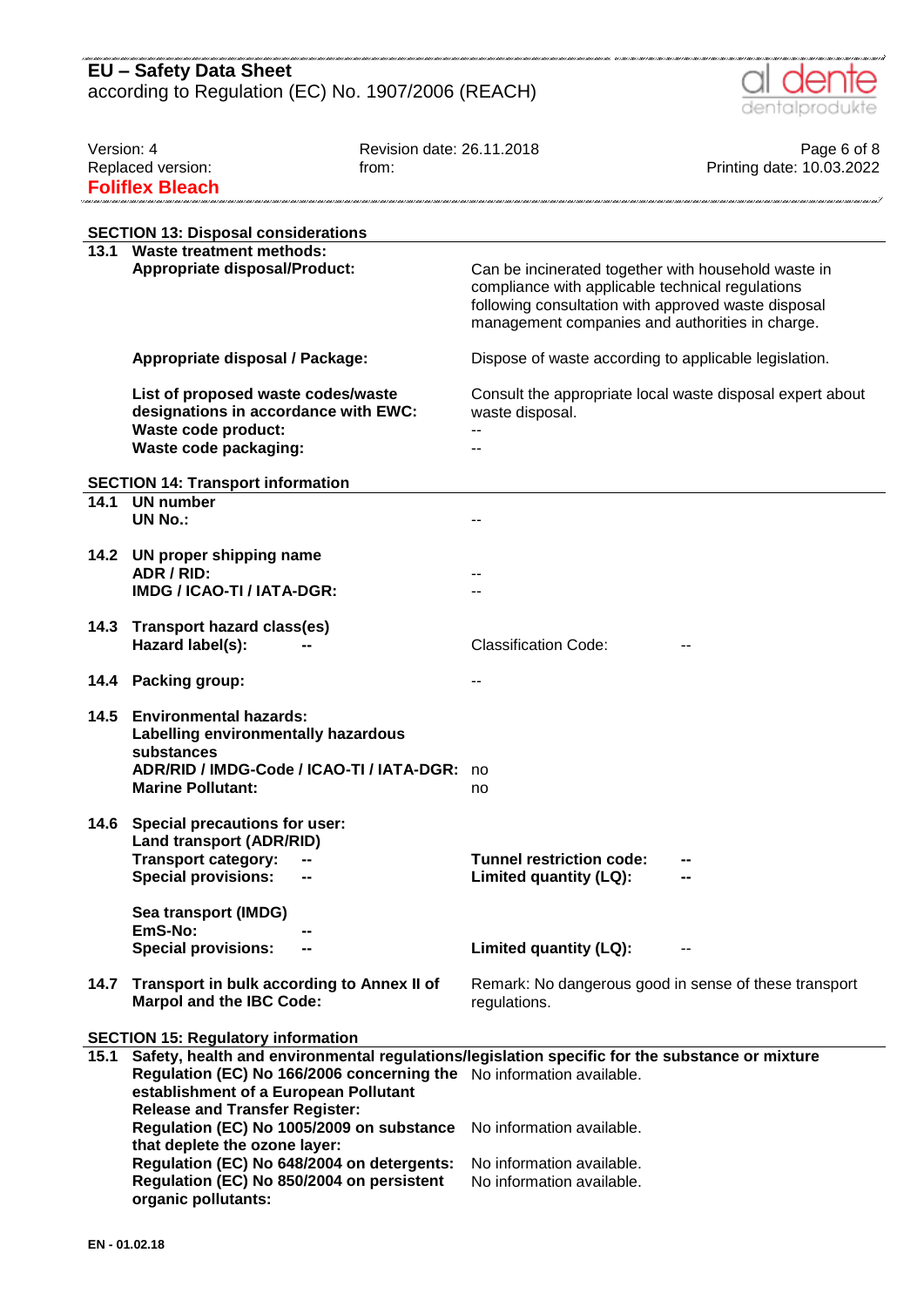| EU - Safety Data Sheet                             |  |
|----------------------------------------------------|--|
| according to Regulation (EC) No. 1907/2006 (REACH) |  |



| Version: 4                                                                                                                                                                                                                                                                    | Replaced version:<br><b>Foliflex Bleach</b>                                                                                                                                                                                                                                                                                                                                                                                                                                                                                                                                                                    | Revision date: 26.11.2018<br>from:                      |                                                                                                                                                                                                                                   | Page 7 of 8<br>Printing date: 10.03.2022 |  |
|-------------------------------------------------------------------------------------------------------------------------------------------------------------------------------------------------------------------------------------------------------------------------------|----------------------------------------------------------------------------------------------------------------------------------------------------------------------------------------------------------------------------------------------------------------------------------------------------------------------------------------------------------------------------------------------------------------------------------------------------------------------------------------------------------------------------------------------------------------------------------------------------------------|---------------------------------------------------------|-----------------------------------------------------------------------------------------------------------------------------------------------------------------------------------------------------------------------------------|------------------------------------------|--|
|                                                                                                                                                                                                                                                                               | export and import of dangerous chemicals:                                                                                                                                                                                                                                                                                                                                                                                                                                                                                                                                                                      | Regulation (EU) No 649/2012 concerning the              | No information available.                                                                                                                                                                                                         |                                          |  |
| <b>Restrictions according to Title VIII of</b><br><b>Regulation (EC) No 1907/2006:</b><br><b>National regulations:</b><br><b>Restrictions of occupation:</b><br>Other regulations, restrictions and<br>prohibition regulations:<br><b>Chemical safety assessment:</b><br>15.2 |                                                                                                                                                                                                                                                                                                                                                                                                                                                                                                                                                                                                                |                                                         | No information available.                                                                                                                                                                                                         |                                          |  |
|                                                                                                                                                                                                                                                                               |                                                                                                                                                                                                                                                                                                                                                                                                                                                                                                                                                                                                                |                                                         | Observe in addition any national regulations!<br>none<br>none<br>For this substance a chemical safety assessment has not                                                                                                          |                                          |  |
|                                                                                                                                                                                                                                                                               |                                                                                                                                                                                                                                                                                                                                                                                                                                                                                                                                                                                                                |                                                         | been carried out.                                                                                                                                                                                                                 |                                          |  |
|                                                                                                                                                                                                                                                                               | <b>SECTION 16: Other information</b>                                                                                                                                                                                                                                                                                                                                                                                                                                                                                                                                                                           |                                                         |                                                                                                                                                                                                                                   |                                          |  |
|                                                                                                                                                                                                                                                                               |                                                                                                                                                                                                                                                                                                                                                                                                                                                                                                                                                                                                                | Relevant H- and EUH-phrases (Number and full text)      |                                                                                                                                                                                                                                   |                                          |  |
|                                                                                                                                                                                                                                                                               | <b>Hazard statements</b>                                                                                                                                                                                                                                                                                                                                                                                                                                                                                                                                                                                       |                                                         |                                                                                                                                                                                                                                   |                                          |  |
|                                                                                                                                                                                                                                                                               | <b>Training advice:</b><br><b>Recommended restrictions of use:</b>                                                                                                                                                                                                                                                                                                                                                                                                                                                                                                                                             |                                                         | none<br>none                                                                                                                                                                                                                      |                                          |  |
|                                                                                                                                                                                                                                                                               |                                                                                                                                                                                                                                                                                                                                                                                                                                                                                                                                                                                                                |                                                         |                                                                                                                                                                                                                                   |                                          |  |
|                                                                                                                                                                                                                                                                               | The above information describes exclusively the safety requirements of the product and is based on our<br>present-day knowledge. The information is intended to give you advice about the safe handling of the<br>product named in this safety data sheet, for storage, processing, transport and disposal. The information<br>cannot be transferred to other products. In the case of mixing the product with other products or in the case<br>of processing, the information on this safety data sheet is not necessarily valid for the new made-up<br>material.<br><b>Documentation of changes:</b><br>none |                                                         |                                                                                                                                                                                                                                   |                                          |  |
|                                                                                                                                                                                                                                                                               |                                                                                                                                                                                                                                                                                                                                                                                                                                                                                                                                                                                                                |                                                         |                                                                                                                                                                                                                                   |                                          |  |
|                                                                                                                                                                                                                                                                               | Key literature references and sources for<br>none<br>data:                                                                                                                                                                                                                                                                                                                                                                                                                                                                                                                                                     |                                                         |                                                                                                                                                                                                                                   |                                          |  |
|                                                                                                                                                                                                                                                                               | Abbreviations and acronyms:                                                                                                                                                                                                                                                                                                                                                                                                                                                                                                                                                                                    |                                                         |                                                                                                                                                                                                                                   |                                          |  |
|                                                                                                                                                                                                                                                                               | AC:                                                                                                                                                                                                                                                                                                                                                                                                                                                                                                                                                                                                            | Artikelkategorie (Article Category)                     |                                                                                                                                                                                                                                   |                                          |  |
|                                                                                                                                                                                                                                                                               | ACGIH:                                                                                                                                                                                                                                                                                                                                                                                                                                                                                                                                                                                                         |                                                         | Rat für Arbeitsschutz und Gefahrstoffe, Amerika (American Conference of                                                                                                                                                           |                                          |  |
|                                                                                                                                                                                                                                                                               | ADN:                                                                                                                                                                                                                                                                                                                                                                                                                                                                                                                                                                                                           | Government Industrial Hygienists)                       | Europäisches Übereinkommen über die internationale Beförderung gefährlicher<br>Güter auf Binnengewässern (Accord européen relatif au transport international des<br>marchandises dangereuses par voies de navigation intérieures) |                                          |  |
|                                                                                                                                                                                                                                                                               | ADR:                                                                                                                                                                                                                                                                                                                                                                                                                                                                                                                                                                                                           | dangereuses par route)                                  | Europäisches Übereinkommen über die internationale Beförderung gefährlicher<br>Güter auf der Straße (Accord européen relatif transport des merchandises                                                                           |                                          |  |
|                                                                                                                                                                                                                                                                               | AGW:                                                                                                                                                                                                                                                                                                                                                                                                                                                                                                                                                                                                           | Arbeitsplatzgrenzwert                                   |                                                                                                                                                                                                                                   |                                          |  |
|                                                                                                                                                                                                                                                                               | AOX:                                                                                                                                                                                                                                                                                                                                                                                                                                                                                                                                                                                                           | compounds)                                              | Adsorbierbare organisch gebundene Halogene (Adsorbable Organic halogen                                                                                                                                                            |                                          |  |
|                                                                                                                                                                                                                                                                               | Bw:                                                                                                                                                                                                                                                                                                                                                                                                                                                                                                                                                                                                            | Körpergewicht (Body weight)                             |                                                                                                                                                                                                                                   |                                          |  |
|                                                                                                                                                                                                                                                                               | CMR:                                                                                                                                                                                                                                                                                                                                                                                                                                                                                                                                                                                                           |                                                         | Stoffe klassifiziert als Krebserzeugend, Mutagen oder Reproduktionstoxisch<br>(Carcinogenic, Mutagenic, toxic for Reproduction)                                                                                                   |                                          |  |
|                                                                                                                                                                                                                                                                               | CSR:                                                                                                                                                                                                                                                                                                                                                                                                                                                                                                                                                                                                           |                                                         | Stoffsicherheitsbericht (Chemical Safety Report)                                                                                                                                                                                  |                                          |  |
|                                                                                                                                                                                                                                                                               | DIN:                                                                                                                                                                                                                                                                                                                                                                                                                                                                                                                                                                                                           | Deutsches Institut für Normung / Deutsche Industrienorm |                                                                                                                                                                                                                                   |                                          |  |
|                                                                                                                                                                                                                                                                               | DNEL:                                                                                                                                                                                                                                                                                                                                                                                                                                                                                                                                                                                                          | Level)                                                  | Grenzwert, unterhalb dessen der Stoff keine Wirkung ausübt (Derived No Effect                                                                                                                                                     |                                          |  |